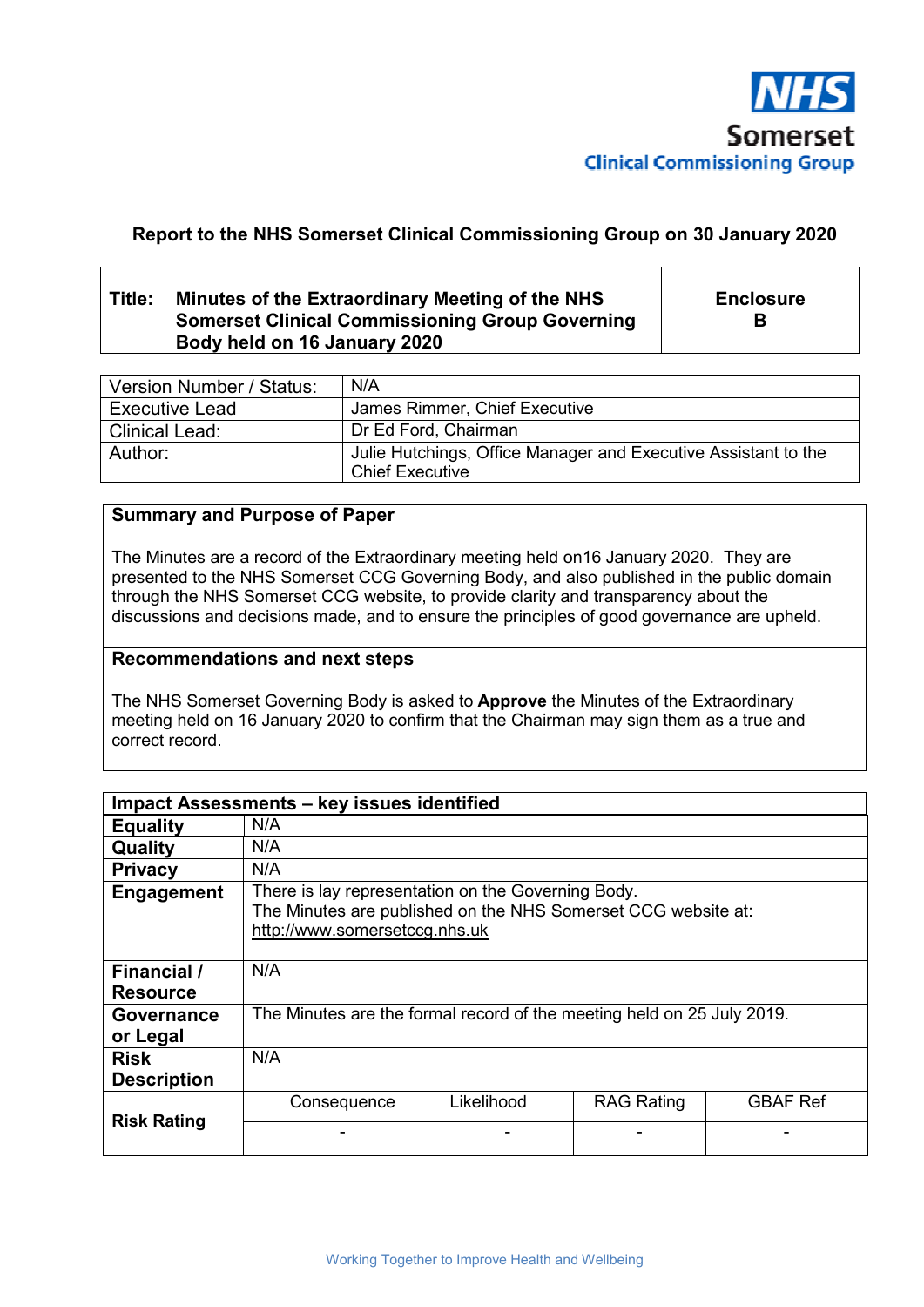

### Minutes of the Meeting of the **NHS Somerset Clinical Commissioning Group Governing Body** held on **Thursday, 16 January 2020** at **Taunton Library, Paul Street, Taunton, TA1 3XZ**

| Present:             | Dr Ed Ford                                          | CCG Chair,<br>GP Partner, Irnham Lodge Surgery,                                                                                                                                                    |
|----------------------|-----------------------------------------------------|----------------------------------------------------------------------------------------------------------------------------------------------------------------------------------------------------|
|                      | Dr Jayne Chidgey-Clark<br>Sandra Corry<br>Lou Evans | Vice Chair, Health and Wellbeing Board<br>Non-Executive Director, Registered Nurse<br>Director of Quality and Nursing<br><b>Non-Executive Director</b><br><b>CCG Vice Chair and Chair of Audit</b> |
|                      | David Freeman<br><b>Trudi Grant</b>                 | Committee (Lay Member)<br><b>Chief Operating Officer</b><br>Director of Public Health, Somerset<br><b>County Council</b>                                                                           |
|                      | <b>Wendy Grey</b>                                   | Non-Executive Director, Member Practice<br>Representative                                                                                                                                          |
|                      | David Heath                                         | Non-Executive Director, Patient and                                                                                                                                                                |
|                      | <b>Alison Henly</b>                                 | Public Engagement (Lay Member)<br>Director of Finance, Performance and                                                                                                                             |
|                      | <b>Trudi Mann</b>                                   | Contracting<br>Non-Executive Director, Member Practice                                                                                                                                             |
|                      | <b>Grahame Paine</b>                                | Representative<br>Non-Executive Director (Finance and<br>Performance)                                                                                                                              |
|                      | <b>James Rimmer</b><br>Sandra Wilson                | <b>Chief Executive</b><br><b>Chair of the Somerset Patient</b><br>Participation Groups (PPGs) Chairs'<br><b>Network</b>                                                                            |
| In attendance:       | <b>Judith Goodchild</b><br><b>Maria Heard</b>       | Chair, Healthwatch (Observer)<br>Programme Director, Fit For My Future                                                                                                                             |
| Apologies:           | <b>Basil Fozard</b>                                 | Non-Executive Director, Secondary Care<br>Doctor                                                                                                                                                   |
|                      | Dr Jo Nicholl                                       | Non-Executive Director, Member Practice<br>Representative                                                                                                                                          |
| Secretariat:         | <b>Julie Hutchings</b>                              | <b>Executive Assistant to Chief Executive</b><br>and Executive Office Manager                                                                                                                      |
| <b>SCCG 001/2020</b> | <b>INTRODUCTION</b>                                 |                                                                                                                                                                                                    |
|                      |                                                     | Dr Ed Ford, Chairman, welcomed everyone to the Meeting.                                                                                                                                            |
| <b>SCCG 002/2020</b> | <b>PUBLIC QUESTIONS</b>                             |                                                                                                                                                                                                    |

Note: All Public Questions are minuted anonymously unless the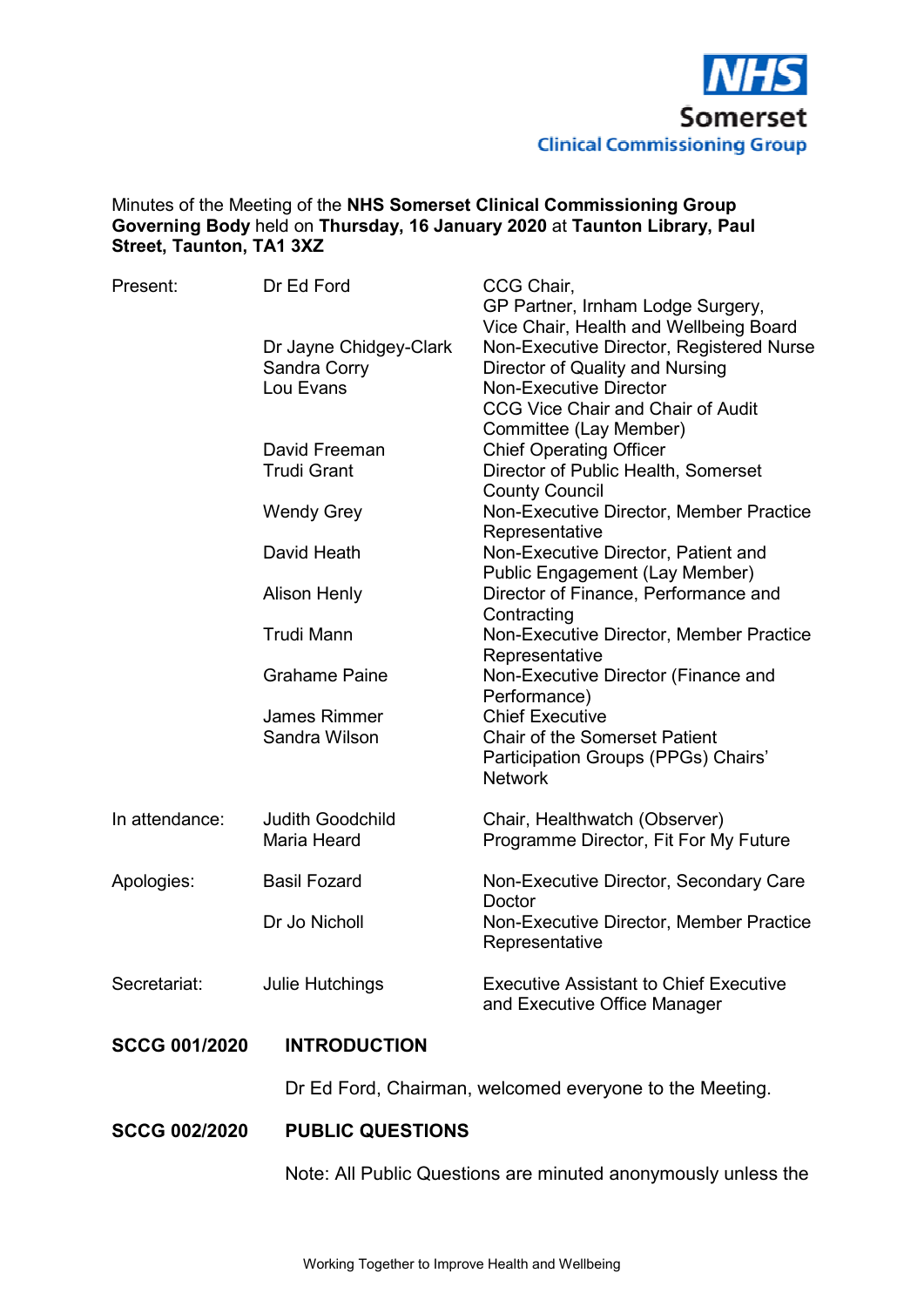person raising the question has provided specific consent for their name to be published.

No questions were raised.

## **SCCG 003/2020 APOLOGIES FOR ABSENCE**

 Apologies for absence were received from Basil Fozard, Non-Executive Director, Secondary Care Doctor and Dr Jo Nicholl, Non-Executive Director, Member Practice Representative.

#### **SCCG 004/2020 REGISTER OF MEMBERS' INTERESTS**

 The Governing Body received and noted the Register of Members' Interests, which was a reflection of the electronic register as at 6 January 2020.

The following amendments were noted:

Jayne Chidgey-Clark: The Interim Adult Safeguarding Consultant role with East Kent CCG has been extended until 20 March 2020.

David Heath: The Non-Executive Director role with Bath and Wells Multi-Academy Trust ceased last year.

## **SCCG 005/2020 DECLARATIONS OF INTEREST RELATING TO ITEMS ON THE AGENDA**

 Under the CCG's arrangements for managing conflicts of interest, any member making a declaration of interest may be able to take part in the discussion of the particular agenda item concerned, where appropriate, but is excluded from the decision-making and voting process if a vote is required. In these circumstances, there must be confirmation that the meeting remains quorate in order for voting to proceed. If a conflict of interest is declared by the Chairman, the agenda item in question would be chaired by Lou Evans, Vice Chairman, or – in his absence – another Non-Executive Director.

 There were no declarations of Interest relating to items on the agenda. The quoracy of the meeting was confirmed.

#### **SCCG 006/2020 CONSULTATION STRATEGY**

 The Meeting received the Consultation Strategy. David Freeman and Jane Harris reported that::

• This was an important milestone for the organisation, recognising that the team have worked hard to build up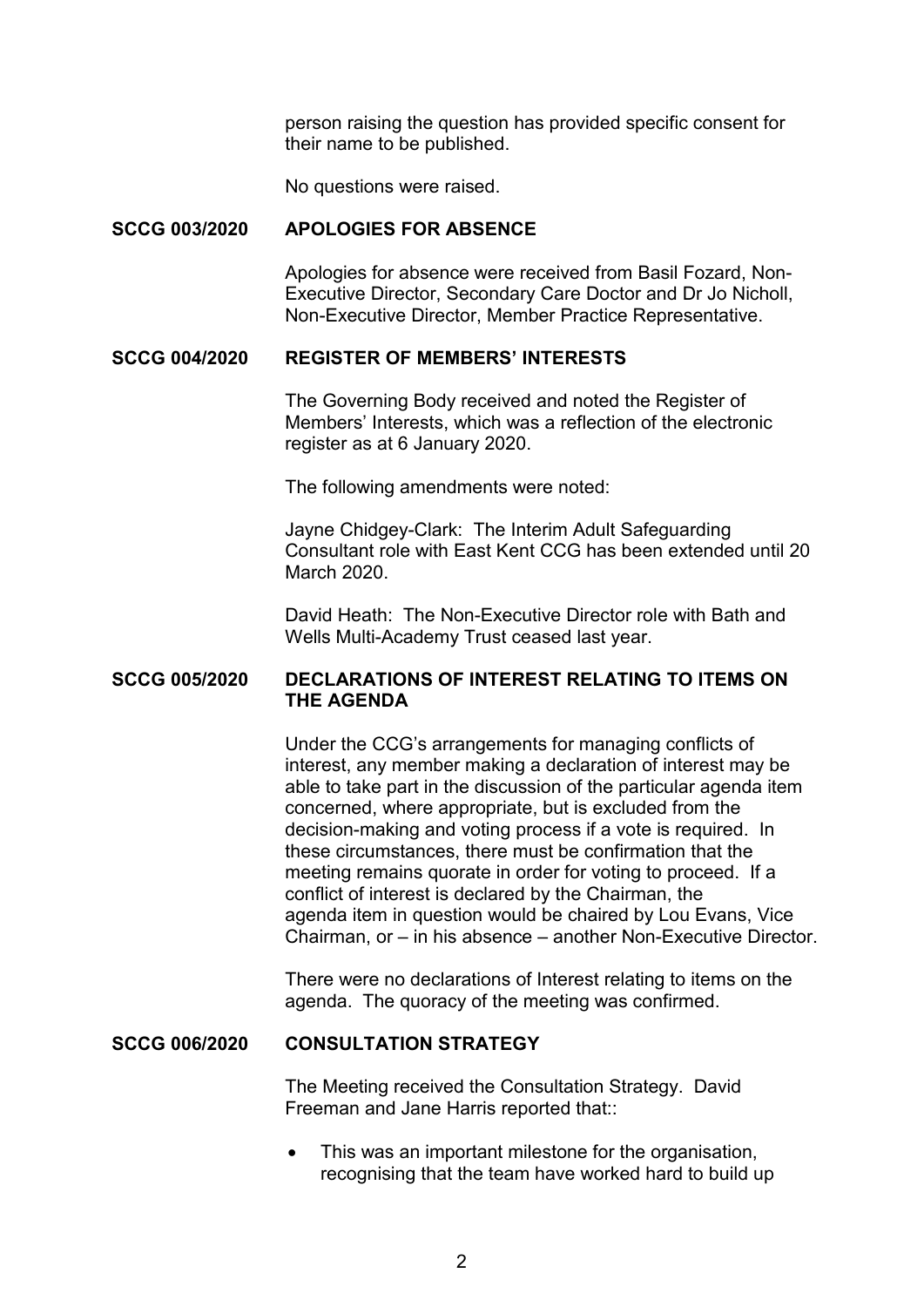engagement capacity and listen to feedback. Whilst the document is new, engagement has been ongoing.

• Jane Harris advised that the document is based on legal requirements and best practice, with the intention of setting out both to us and members of the public the expectations for when we go out to consultation. For each specific piece of work, everything will be co-designed with stakeholder reference groups.

 Trudi Mann referred to page 18 of the proposal for changing acute inpatient mental health beds, where the disclaimer appears to be included within the consultation documents stating that individuals will not be named but that organisations will. However, on page 23, the fourth bullet point states that the names and addresses of those that have responded may be made public, so there appears to be a conflict. Considering how difficult it is for some service users to comment, concern was expressed regarding the lack of anonymity.

Jane Harris advised that this information is required for staff purposes only and is necessary to ensure we are not publishing that demographic information in such a way as to identify individuals.

Whilst the second example provided would guarantee anonymity of quotes, it is unclear as to why we would publish someone's details.

 Action 752: To clarify exactly what information needs to be collated and how this will be used (Jane Harris)

 Grahame Paine referred to page 13, where it does not appear that we have specified carers as a specific consultation group within the list of stakeholders. Also, where we have mentioned voluntary organisations and groups on the previous page, does this capture all the voluntary groups?

Maria Heard advised that people with carers' responsibilities have been covered and Jane Harris advised that where we have stated limited consultation, this is due to the fact that we have rationalised the list.

Action 753: To review list of consultation groups (Jane Harris)

 Jayne Chidgey-Clark was pleased to see hard to reach groups within section 10 but asked whether this could be included earlier, perhaps in section 5 under 'collective engagement', to show our focus on hard to reach groups.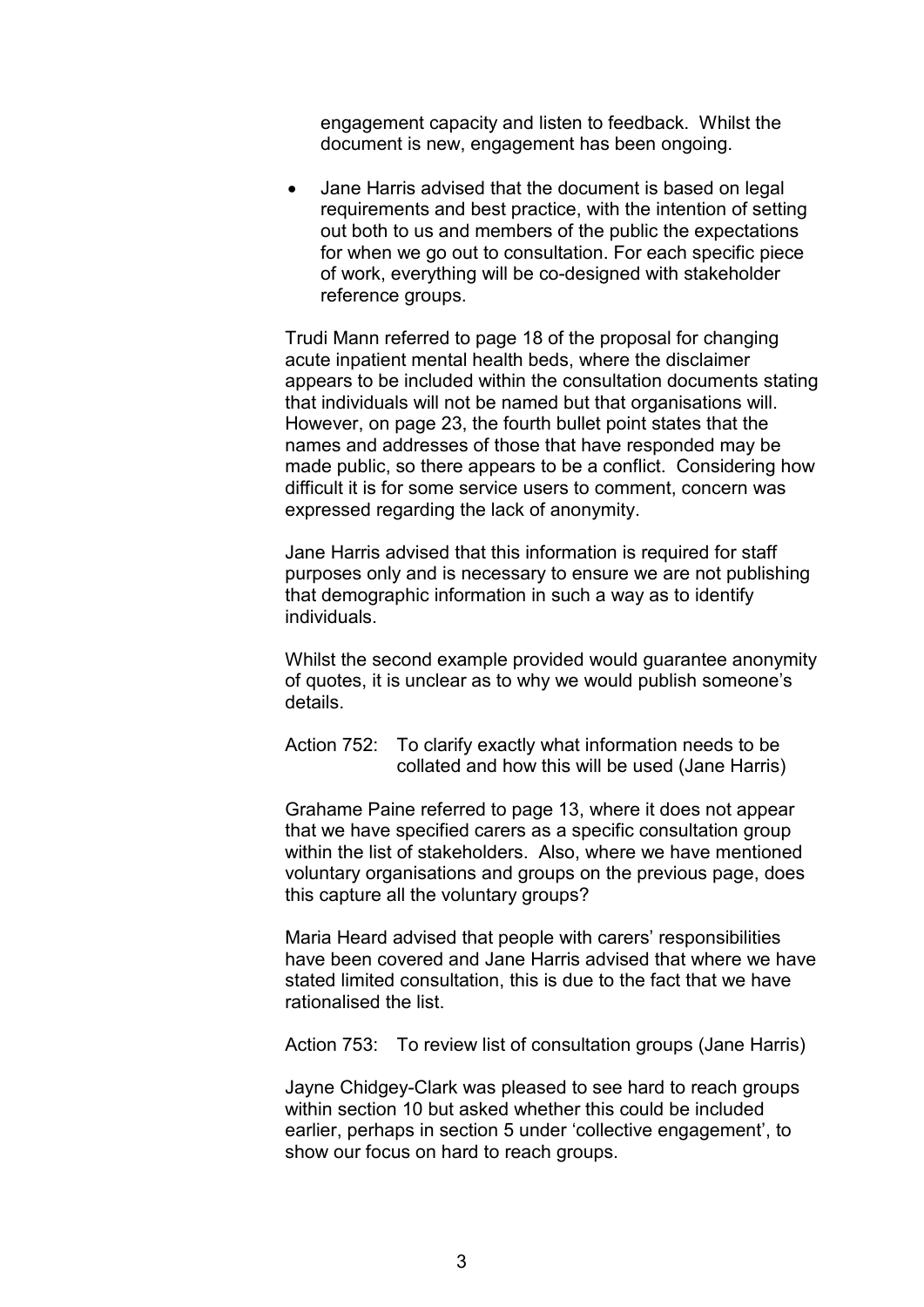Jane Harris advised that we are still trying to make sure that we have captured everybody but advised of an exciting development about engagement with mental health groups, which will be shared later in the meeting.

 Action 754: To include additional reference to hard to reach groups within section 5 under 'collective engagement' (Jane Harris)

 James Rimmer suggested adding Voluntary, Community and Social Enterprise (VCSE) as a bullet point under section 12.3.

 Action 755: VCSE to be included as a bullet point under section 12.3 (Jane Harris)

 Wendy Grey asked whether Learning Disability (LD) groups are included?

Jane Harris advised that they should be but this will be checked as they are a key area we are working with as part of our communications engagement strategy.

Action 756: Check that LD groups are included (Jane Harris)

 Lou Evans raised the issue of consultation with staff and how this was being carried out, as felt that this should take place first, in particular for those doing the jobs directly involved.

Jane Harris advised that the focus is on partnership working and how we are putting processes in place for partners to brief their staff at the same time.

Lou Evans queried that whilst this was clearly about adult services, what was happening with younger ones aged 16-18?

Maria Heard advised that this would be addressed under the specific agenda item later in the meeting.

 Grahame Paine highlighted the roles and responsibilities listed on page 20 and the importance of this not being considered in isolation but in line with the existing Governing Body responsibilities.

Jane Harris advised that this will be considered at the Somerset County Council Health Overview and Scrutiny Committee (HOSC) on 29 January 2020, which may lead to further changes, dependent on feedback received.

Dr Ed Ford asked for these changes to be made for the paper being presented to HOSC.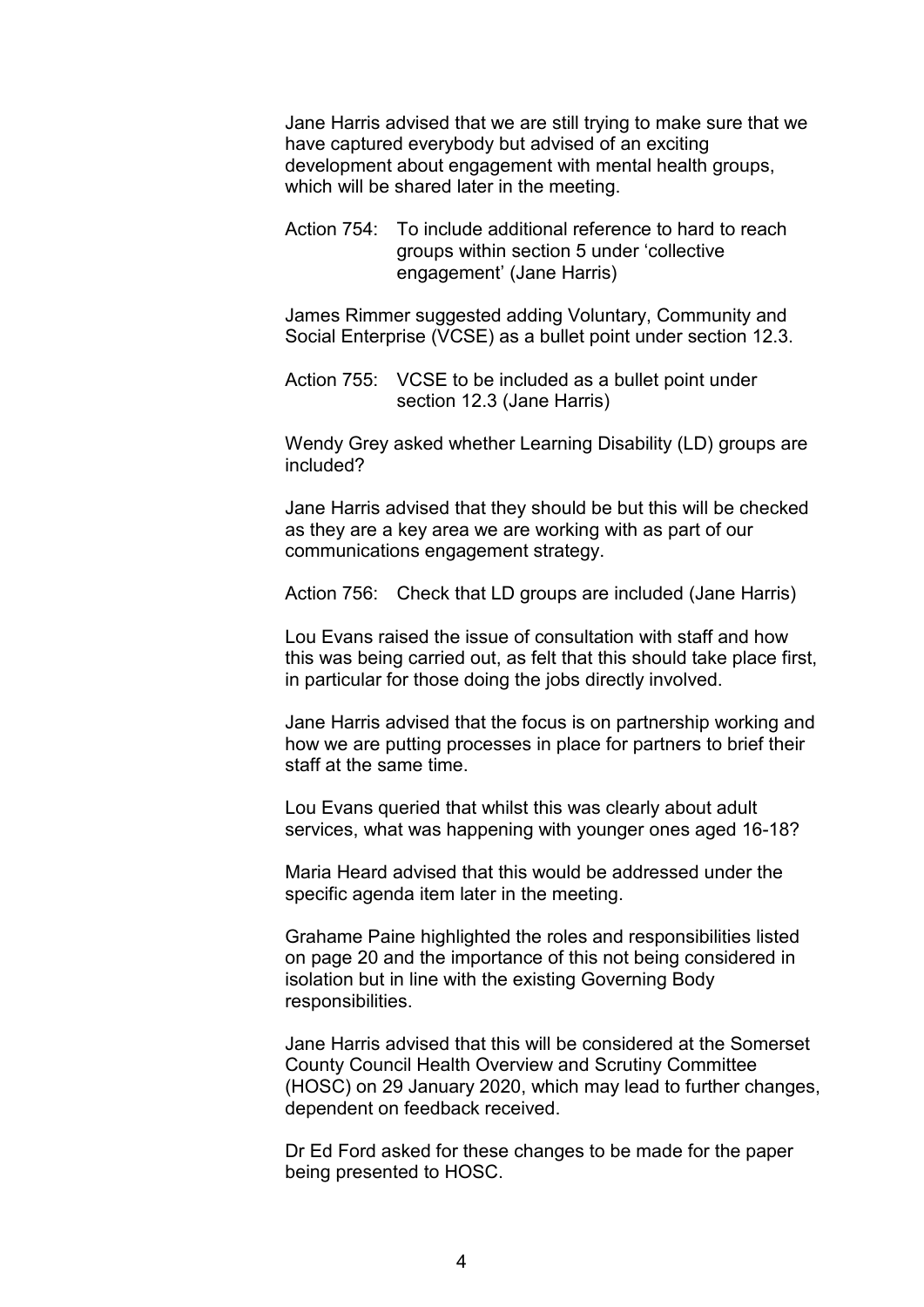Action 757: Updated paper, in line with actions 752 to 756 above, to be produced for consideration at SCC HOSC meeting (Jane Harris)

 By a show of hands, the Governing Body approved the Consultation Strategy, subject to the changes highlighted above and subject to any significant issues raised by HOSC.

## **SCCG 007/2020 FIT FOR MY FUTURE: PROPOSALS FOR CHANGING ACUTE INPATIENT MENTAL HEALTH SERVICES FOR ADULTS OF WORKING AGE**

 The Meeting received the Fit for my Future: Proposals for Changing Acute Inpatient Mental Health Services for Adults of Working Age. Maria Heard and the Mental Health Team reported that:

- The purpose of the paper is to bring a proposal to change the acute inpatient mental health inpatient services for adults of working age and change the configuration of the inpatient beds that we currently have, for approval to start formal public consultation. The supporting documentation includes the pre-consultation business case and the public consultation documentation.
- The proposals have been long in their development and been through numerous groups, such as the Mental Health and Learning Disabilities Programme Delivery Board which is a systemwide delivery board which has been responsible for developing those under Fit for My Future. The proposals have been considered at our Clinical Executive Committee and also shared with the Health and Wellbeing Board and Scrutiny Committee and are supported by our system partners, ie. Somerset County Council, Taunton and Somerset NHS Foundation Trust, Somerset Partnership NHS Foundation Trust and Yeovil District Hospital NHS Foundation Trust.
- Peter Bagshaw set the proposal in the broader context of the transformation of mental health services in Somerset. Referring to the mental health model (previously referred to as the 'swinging balls' model), we know that there is currently an inequity between spending in physical and mental health services. It is thought that over 70,000 people in Somerset have mental health problems at any one time and 1 in 4 people will have mental health problems at some stage in their lives. Of these, around 2400 are in touch with specialist mental health services and around 600 (0.1%) are admitted to an acute adult mental health inpatient unit during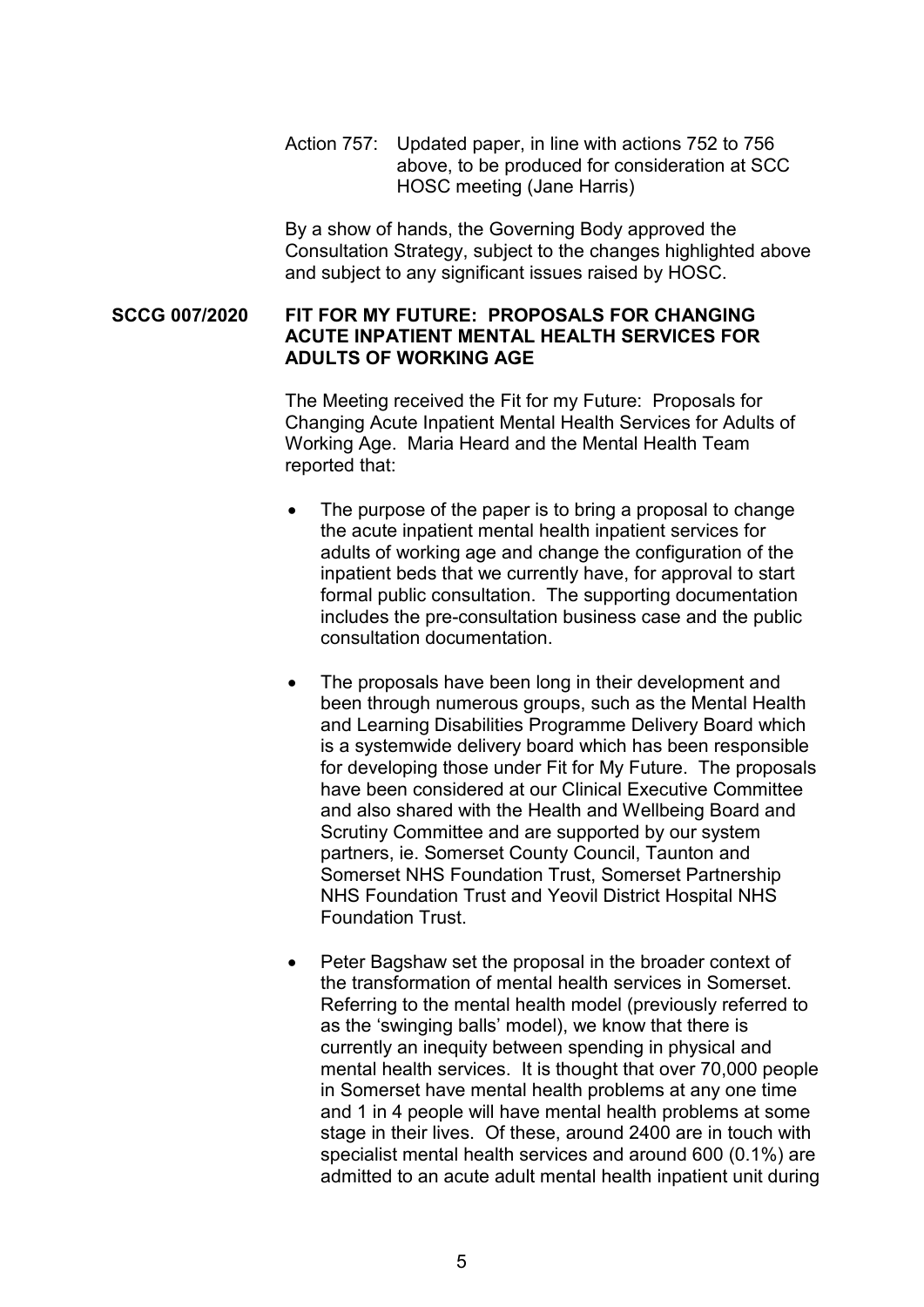any one year. Inpatient provision is therefore a tiny proportion of what is going on in mental health.

- An extensive consultation has been carried out with stakeholders, which highlighted the need for a greater focus on prevention and recovery, with the needs of the person at the centre.
- The team have been successful in four competitive bids against strong competition, bringing an extra £6 million of new Government money into mental health spending.
- There are six bands or offers and of those, three are new as a result of the additional funding – the first two are around building stronger communities and embedding resilience and the third is around those people who are just wanting some early help such as some peer support or primary care counselling. The fourth one is around trauma and mainly people with personality disorder who can often be helped in the community. The new model should address the historic inequalities.
- Dr Alex Murray advised that our acute admission wards are very much a county-wide resource, so when people are in acute mental health crisis, they will be assessed and admitted to the ward that is best able to meet the person's needs at that time, regardless of where they live. There are currently four wards across the County, two in Taunton (Rydon 1 and 2), one in Yeovil (Rowan) and one in Wells (St Andrews). Adjacent to the Taunton wards is an acute inpatient intensive care unit for adults with acute mental health conditions (Holford Ward), a section 136 suite and two older persons mental health wards. Adjacent to Rowan, we also have a section 136 ward. The proposal is about making a safe and effective service and providing the best care that we can for our population when they need that acute adult inpatient care for mental health conditions.
- We currently have two standalone wards in the County, so in Yeovil and Wells, staff have to dial the police if there is a crisis as there is no support available from a neighbouring ward. If people need acute medical support in Taunton, the wards are close to an emergency department, however in Wells there would be a 45-minute ambulance journey to the nearest emergency department which is at RUH Bath.
- The biggest concern is out of hours medical cover across those wards. In Taunton, Burrow and Yeovil, there is 24 hour psychiatric medical cover on site. In St Andrews, there is only medical cover between 9.00 am and 5.00 pm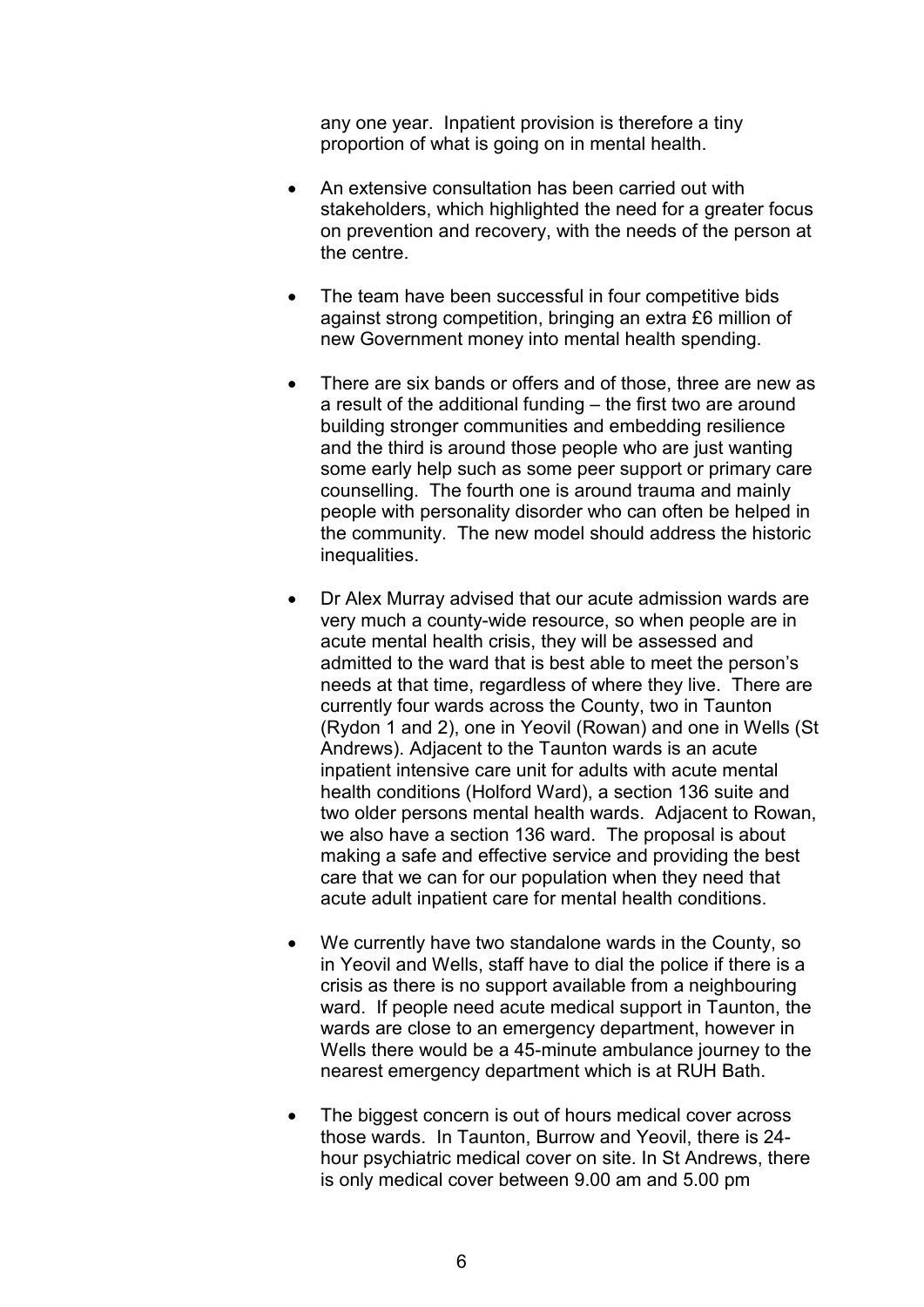Monday to Friday, with no medical support on site for crisis out of hours. If at high risk of self-harm or harm to others, with an acute medical or long-term condition, or unknown to the service, we are unable to admit people to Wells, so admission would be to Yeovil or Taunton to ensure that appropriate medical support is available.

- Over the last year, we have looked at a range of options for potential configuration of our wards, working with our stakeholders, staff and voluntary sector groups and patient and carer representatives, leading to three options, with one preferred option:-
	- 1) Stay the same keep the four wards, with some building work required at Rowan and St Andrews to bring them up to the specification required but with the risks already identified remaining;
	- 2) Relocate the Wells ward to Yeovil, creating two wards on the Yeovil site, which would require some refurbishment to Holly Court, adjacent to Rowan Ward, currently held as offices;
	- 3) Relocate the Yeovil site to Wells, to the Phoenix ward which is adjacent to St Andrews, which was closed about ten years ago and is currently unused, so would require a significant amount of work to bring it up to the specification required.
- These options have been taken through three workshops with a wide range of stakeholders representing our staff, colleagues, partners, service users, service user representation, members of the public and local GPs and for each group worked with, the general conclusion has been the same as ours that the preferred option should be the move from Wells to Yeovil (Option 2) for all the reasons previously stated.
- Even if we were to move the beds from Yeovil to Wells, we would still need to put in place mitigations around distance to emergency department and high-risk patients would still need to be admitted to Taunton wards so there would still be a challenge across our ward base in that arrangement.
- Travel time was considered and in the relocation from Wells to Yeovil, fewer people would need to travel further, compared to the other way around.
- Workforce sustainability was considered and there is a shortage of psychiatrist nursing nationally and both Yeovil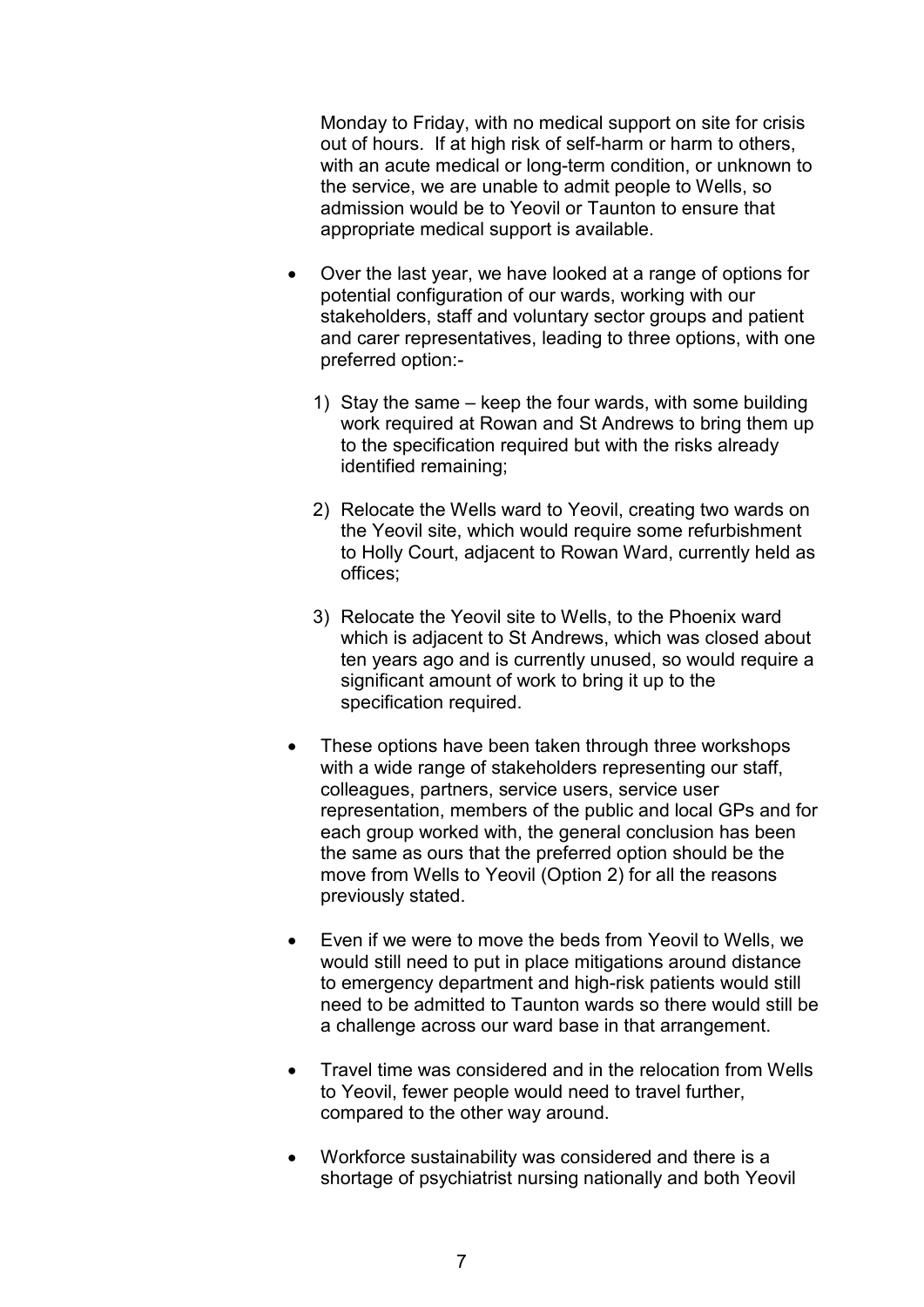and Taunton are accredited training placements for mental health, whereas St Andrews is not, so by co-locating our wards in Yeovil and maintaining the wards in Taunton, we are increasing our ability both to recruit and to train staff.

- Also looked at impact on equality by moving the ward and there was no difference in whichever option was chosen in terms of how those would be affected.
- Affordability and value for money whilst we have to hit our financial budget, this proposal is not about saving money but about creating safe and effective services. The move from Wells to Yeovil is slightly more sustainable in terms of the capital cost required to develop the second unit but also in the revenue cost going on, which gives us more freedom to invest in community services.
- The potential impact of what we are proposing is to move the 14 beds in St Andrews to Yeovil to create two 16 bedded wards, which would be identical but will both have an extra care suite, meaning that those beds could be used as a standard bed or in times of crisis, provide an additional area to care for people at greater times of need. One of those units can be used as a section 136 suite. We would maintain the section 136 suite already at Rowan but have the potential to use an additional room in the same way.
- What happens in the North and for the people in Wells? The Priory Health site which has a GP surgery and some of our community mental health teams will remain but through the additional funding, we are now looking at the development of a crisis café – one in Bridgwater and another in the Mendip area – for those in crisis or at risk of crisis.
- The proposals have been taken through a range of assurance processes, including the South West Clinical Senate, who not only supported the proposals but were also very keen to support us moving through the consultation as quickly as possible. We have also had NHSE England approval, subject to Governing Body approval.
- Why are we going to consultation? We want to understand people's views about this – the challenges they currently have in accessing mental health services, what they think about our proposals and do whether they understand them and is whether there is anything we have missed, so we need to gather that feedback and consider our proposals and whether we need to flex or change them before we move forward with any actions or decision-making.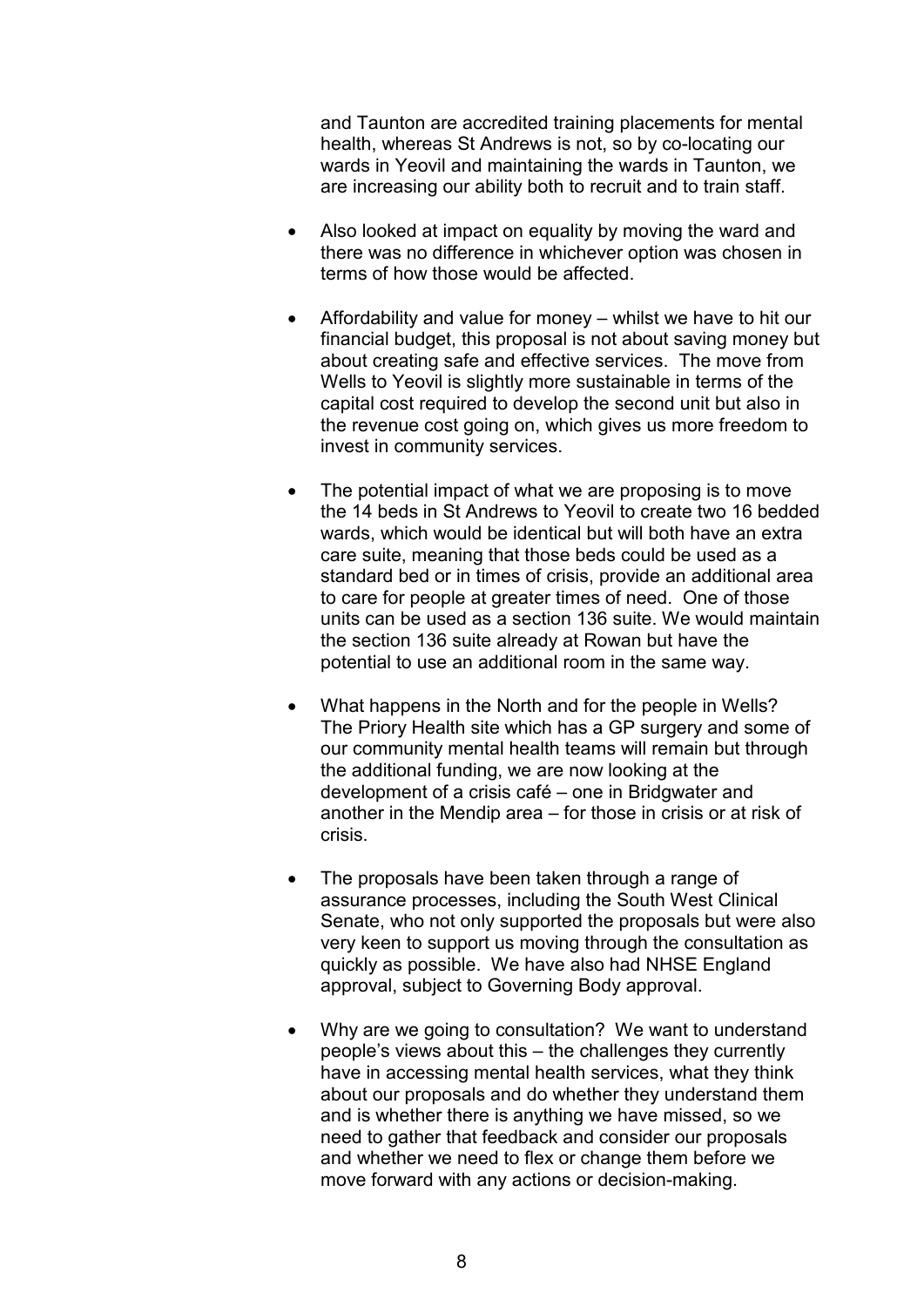- Jane Harris summarised the consultation events and activities, co-designed with the stakeholder reference groups, as follows:-
	- Specific events for current adult bed sites (Rowan, St. Andrews, Wellsprings) to talk to patients, relatives, visitors and staff on site
	- Two public meetings, one in Wells and one in Yeovil
	- Talking cafes run by our Village Agents
	- Patient Participation Group Chairs
	- Somerset Engagement and Advisory Group
	- VCSE forum
	- Mental Health Forum
	- Governor of our NHS Foundation Trusts
	- Pop up sessions in local colleges
	- Pop up sessions at Yeovil Hospital and Musgrove Park Hospital to capture staff, patients and visitors
	- Social media strategy, using boosted and targeted posts on Facebook and Instagram
	- Two Facebook live events, with our system partners also agreeing to stream them across their channels (Somerset County Council, Taunton and Somerset, Somerset Partnership and Yeovil District Hospital)
	- Contacting local influencers, asking not to endorse but raise awareness on their accounts and sites
	- Mapping exercise carried out of all the community pages on Facebook that can be used to raise awareness
	- Holding evening workshops with primary care colleagues
- There is also some exciting new work in developing a community asset-based approach, working with our voluntary sector organisations, to get into our seldom heard from groups and our mental health service users, where we will be using the connections they already have to help us have those conversations with those people.

Maria Heard invited questions as follows:-

• Wendy Grey enquired about staff having to relocate or work somewhere else across the county and whether we are confident that people in the ward to be closed could be absorbed into the community where they cannot travel or move into the new ward, rather than having to make redundancies?

Andrew Keefe advised that Somerset Partnership have engaged with their staff previously about their preferences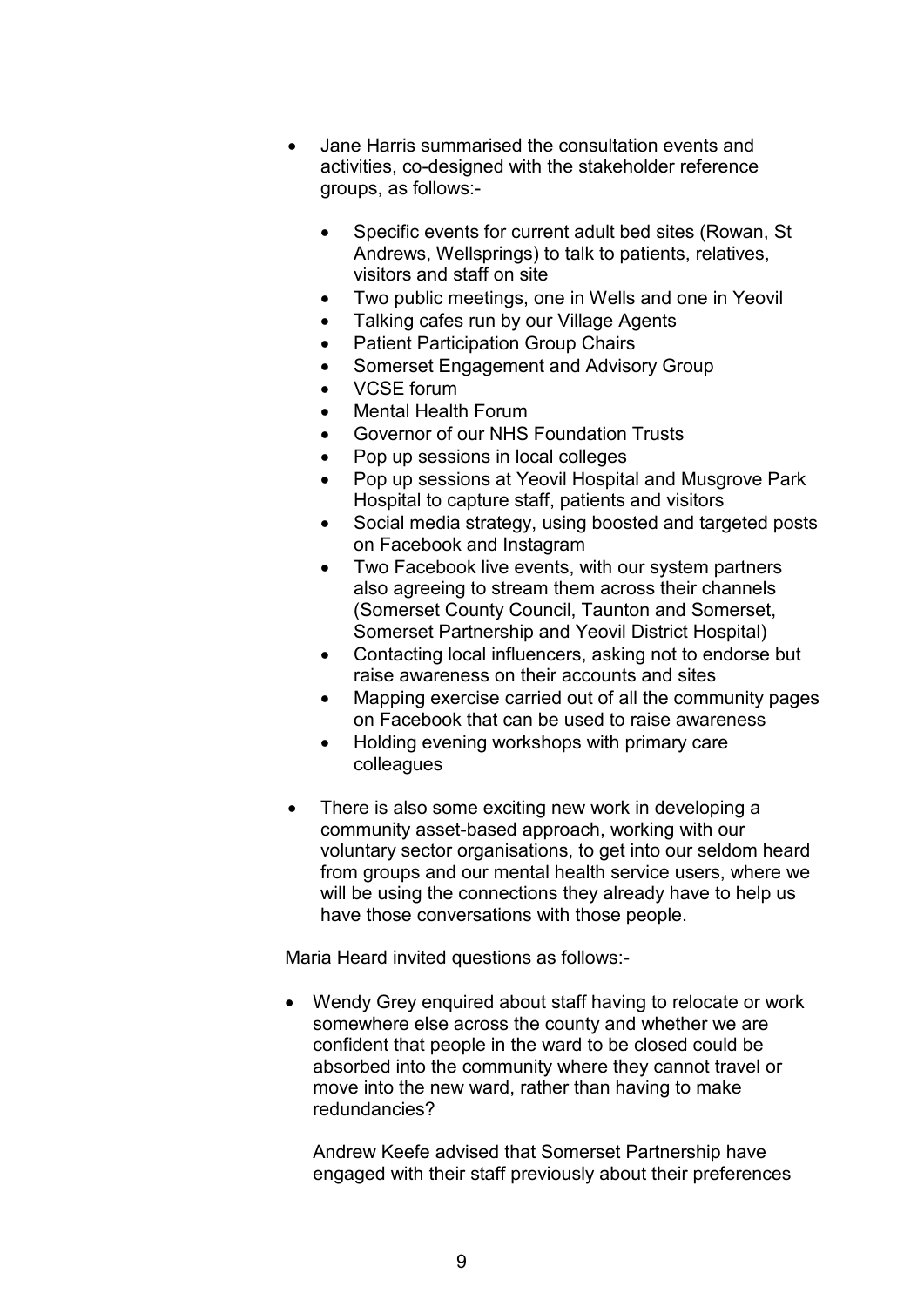and the Trust is not looking to make any redundancies and staff will be guaranteed a job somewhere. Where travel to Yeovil is difficult, there are opportunities to accommodate those people either in Bridgwater or to work in the community in mental health teams, home treatment teams, or specialist teams. This would be facilitated by the Trust, appropriate to skill set.

Alex Murray advised that this fits with the ongoing expansion of community teams.

James Rimmer advised that the principle is an enhanced community offer and a consolidated inpatient offer, with local access increasing rather than decreasing.

• David Heath commented that the crucial issue is that it needs to enhance the service and reiterated the fact that the inpatient facilities are county-wide facilities. David Heath asked whether we were sufficiently engaging with other communities which have an interest in the North of the county, to help them to understand how local services will be enhanced and in order to secure their support. David Heath also asked whether Wells was the place of greatest need in in relation to the location of the Crisis Café as it is a relatively small community with a small footfall and therefore asked that this be thought through carefully.

Andrew Keefe advised that whilst we have plans for one Crisis Café in Bridgwater due to the footfall, the other one would be located somewhere in the Mendip area and we need to ask the people in Mendip where that should be.

There are also options around pop-up cafes, so not necessarily static in one place for example, so there could be different models for crisis intervention and there is a commitment in the short to medium term but this needs to be fleshed out and expanded further.

• Lou Evans recognised that this was a very impressive document but queried why there was nothing particular around businesses and the Chamber of Commerce, as they are also affected by this?

Jane Harris advised that work was carried out as part of the winter messaging around contacting the biggest businesses in the County and providing content for their websites and newsletters and we intend to use that again as part of the mental health consultation and in-reach.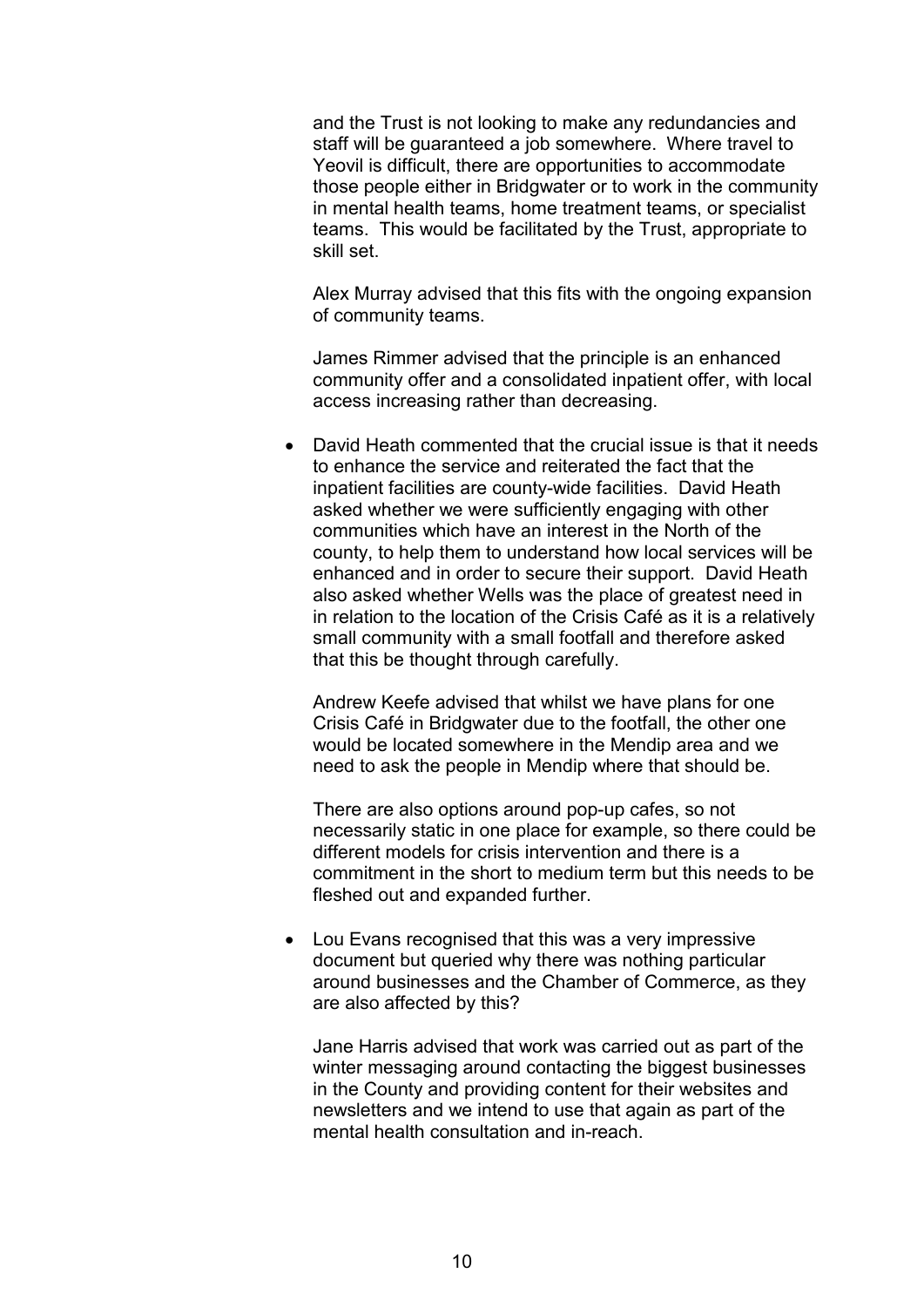• Jayne Chidgey-Clark thanked the team for the immense amount of work and comprehensive business case and communications materials which is very robust and compelling but queried the timetable, as on page 103, the timetable for the preferred option is a year from decision to delivering the service change and wondered whether we have an ambition to be quicker and whether this process could be accelerated?

James Rimmer asked if the Governing Body could be taken though the timetable.

Andrew Keefe said this is due to the refurbishment required as this would involve the refurbishment of the empty Holly Court, to allow the patients currently in Rowan ward to move into Holly Court, which would enable the refresh of Rowan ward, to then allow those from St Andrews to move into Rowan ward. We need to meet the specifications of the rooms with the highest quality we can afford.

Maria Heard confirmed that the Trust is working with architects to refine the timetable should a decision be made.

Maria Heard advised that subject to Governing Body approval, the consultation would be launched tomorrow and this would be a 12-week process, taking us to 12 April. Participate, who have supported us in terms of our engagement and consultation, would then independently review the feedback received and report back, to feed into a final decision-making business case to come back in the autumn.

Jane Harris advised that we will be publishing the independent analysis of the consultation, ie. what people have told us and how we are responding to it.

• Sandra Corry queried whether there were more opportunities to engage with young people/colleges?

Jane Harris advised that as well as the college drop-in sessions, we are also asking colleges and influencers to put our content out on their Instagram pages and that every Friday we will be reviewing our reach and looking at the demographics and every time we identify something, we will take action and add to that if necessary.

• Trudi Grant made a plea for the farming community and considering use of the Junction 24 market.

Jane Harris advised that as part of the community assetbased approach, we have already identified rurality's as a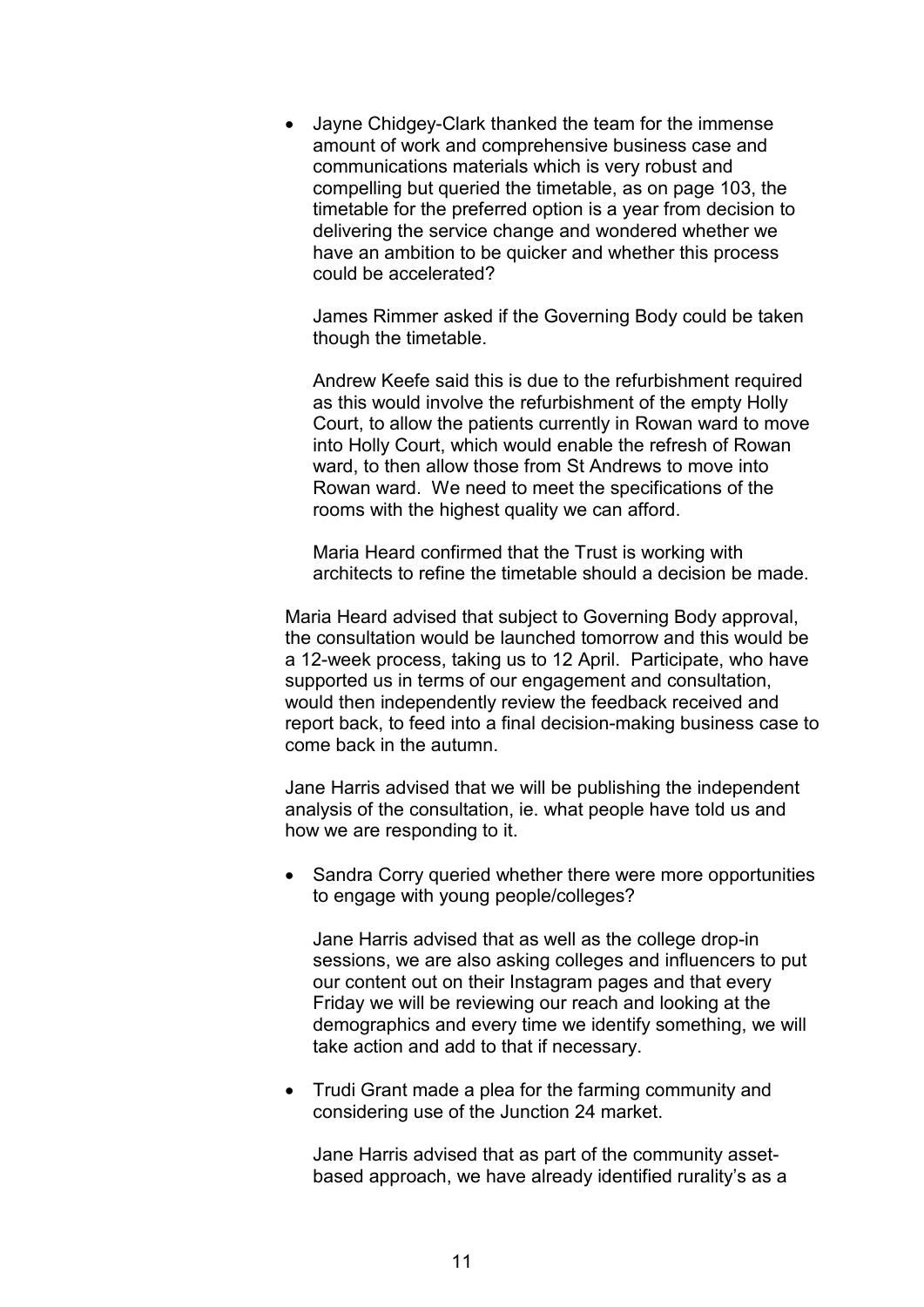significant area, ie. Young Farmers, Exmoor Farmers and Rugby Clubs and will also consider stands at the J24 market. We are also putting events on in the evenings and on Saturdays.

• Grahame Paine stated that within the consultation document, it does not give a feel for the crisis cafes and just how exciting these are.

James Rimmer advised that one of the challenges we have is that you have to consult on what you are not doing rather than what you are doing and there is some fantastic work sitting behind this to enhance the inpatient and outpatient services to offer a safe and consolidated service at the end and we need to convey that even more.

Peter Bagshaw said that if successful, we would look to do this even more and move away from hospital, bed-based care.

• Grahame Paine queried why there is no meeting in Shepton Mallet and said that we need to be covering all the places on the map showing where all the patients come from to Wells. Grahame Paine asked how we are going to actually get people to these events as there is nothing more disappointing than having a poor turnout?

Jane Harris advised that in additional to the large mailshot tomorrow to all GP surgeries, we are also going to Talking Cafes, where people are already meeting.

James Rimmer said that the vast majority of events are dropin type events, going to the areas where there is likely to be significant interest.

• David Freeman thanked the team, aware of how long this has been in the making and the amount of work involved, which shows the quality of thinking and in-depth work with partners and stakeholders, recognising that the Clinical Senate have endorsed this and recognised the wider service implications and opportunities and also that we have been assured by the Regional Office. This is an important milestone for the CCG and Somerset system.

David Freeman queried whether the timeline for developing the decision-making business case is quite generous and wondered whether there was an opportunity to move more quickly through those phases?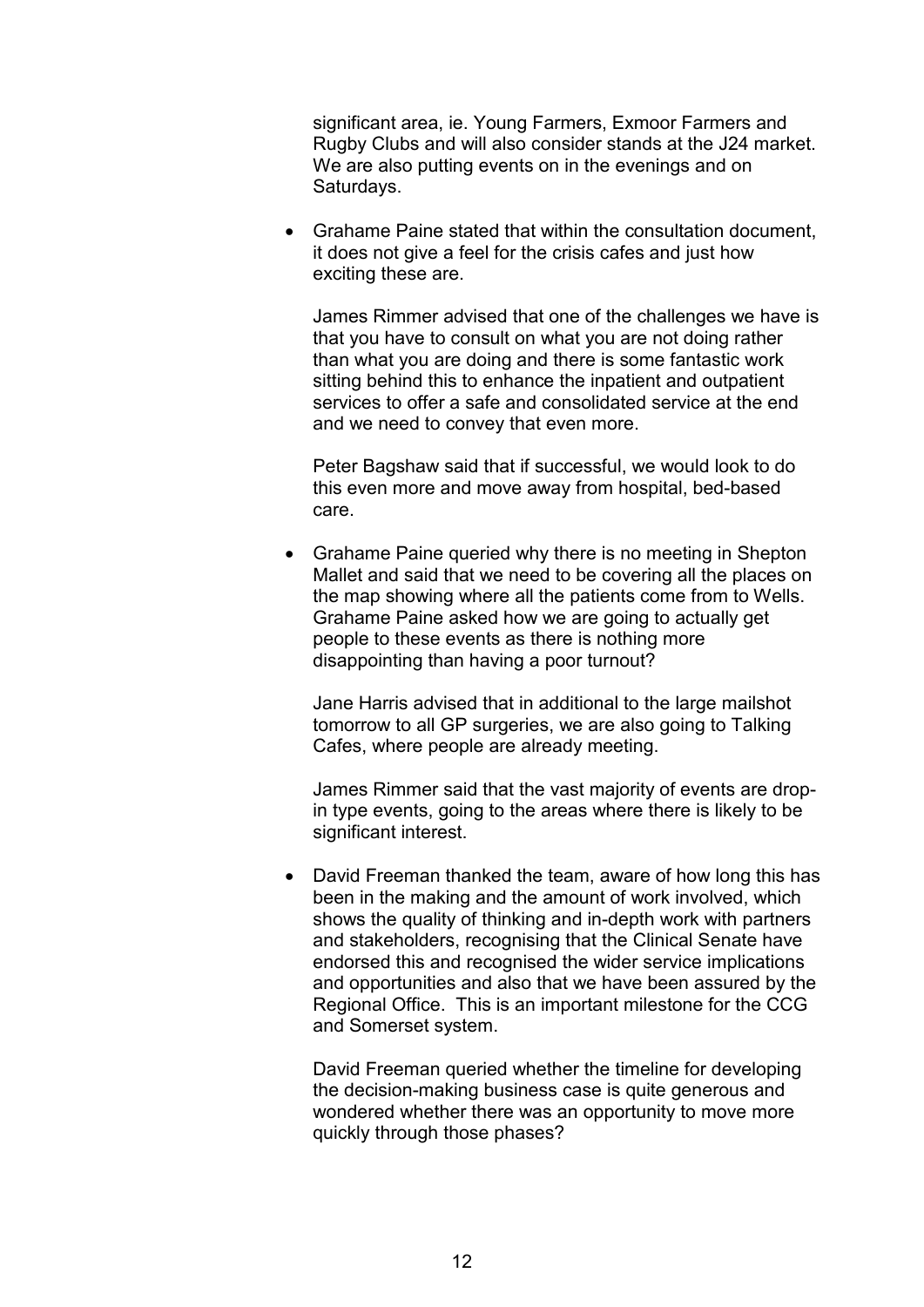Maria Heard advised that we have set out what we think is best practice but if it is possible to go faster, then we would need to balance that with capacity in the team. Peter Bagshaw confirmed that there was a commitment to work at pace.

David Freeman said that the document references the questionnaire – are we asking questions about the model as well or is it purely on the proposals for the changes in ward location?

Alex Murray confirmed that the questionnaire is predominantly direct questions about the model and the ward locations but we can talk to people at drop-ins to ask if there is anything else we have missed. Kate said that a huge amount of work has taken place around the wider network.

• Alison Henly thanked everyone for their effort and wanted to provide assurance to the Governing Body, as there are some significant finance figures within the document, particularly around capital that whilst we do not know which option this would be subject to consultation, we have flagged up the need for national capital to support this as there is none in the system. Reinforcing Alex Murray's point about the money, this does flag up that there is a difference in terms of money and the preferred option would give us the advantage of being able to invest more into mental health services, so this is not about reducing the amount of money we put into mental health.

 By a show of hands, the Governing Body noted the work to date and positive feedback from both the Clinical Senate and NHSE and approved both the mental health pre-consultation business case and the public consultation documents.

The Governing Body approved the recommendation that the views of the public should be sought through a formal consultation process to move the acute mental health ward currently at Wells to Yeovil. Following a formal report of the consultation process, the Governing Body will make a decision on the proposals, taking into account the feedback.

Dr Ed Ford and James Rimmer thanked the team for all their hard work to date and for all the work yet to come as we move into uncharted territory.

## **SCCG 008/2020 VOLUNTARY, COMMUNITY AND SOCIAL ENTERPRISE: MENTAL HEALTH FUNDING**

The Meeting received the Voluntary, Community and Social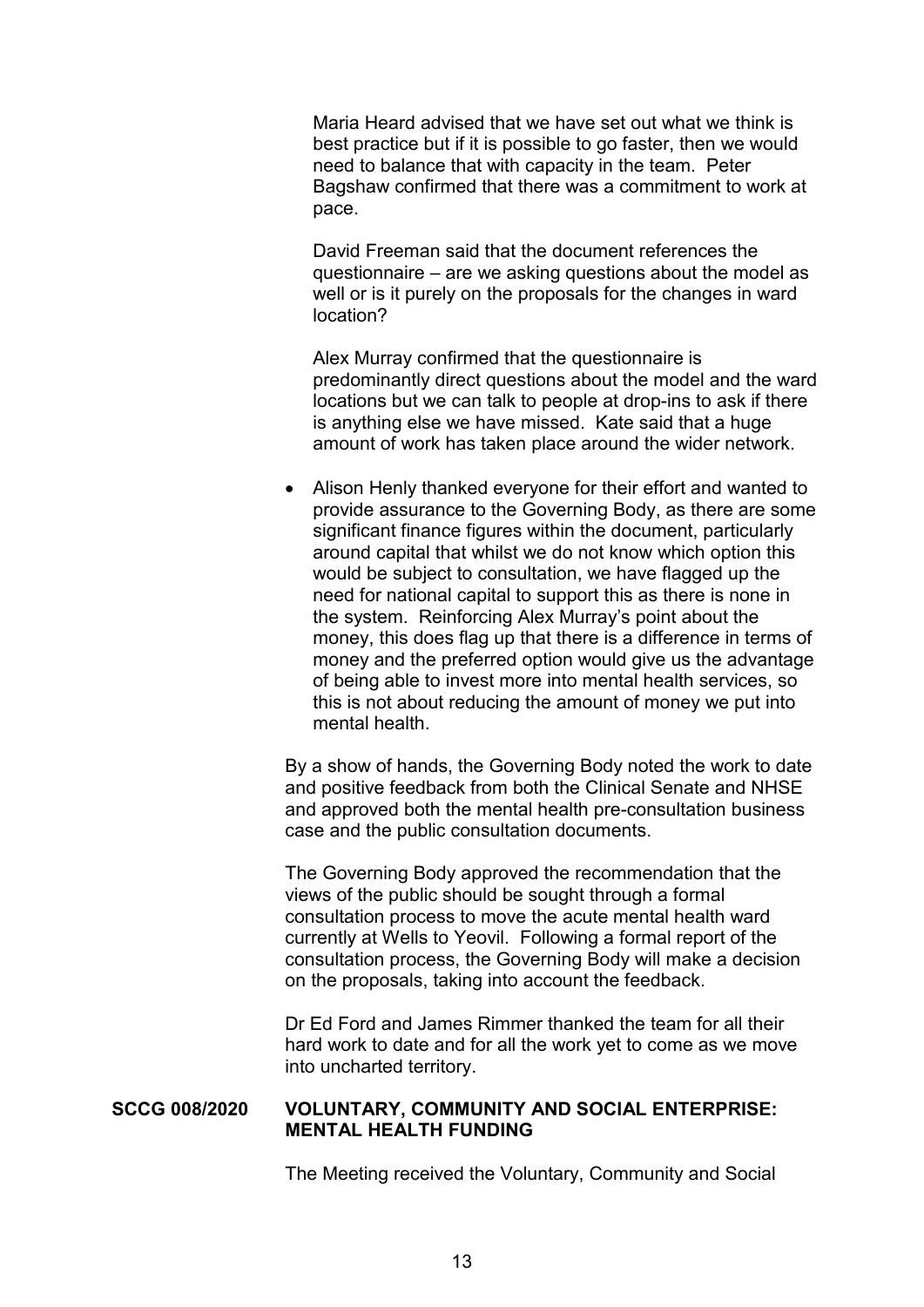Enterprise: Mental Health Funding Report. David Freeman and Andrew Keefe reported that:

- David advised that this is all linked to the roll out of the new model and the trailblazer funding being put into action.
- Andrew Keefe advised that this is for the Voluntary, Community and Social Enterprise sector to appoint a partner in the delivery of this new model and this new transformational work in terms of expanding community mental health services.
- About 12 months ago, there were the rapid improvement proposals and the creation of the 'swinging balls' (emerging model of mental health services in Somerset) diagram. This was a radical approach as we were aware that mental health services were historically underfunded and yet we wanted to do something different, which at the time, was resisted by the current providers who said there was a need to fund the existing service properly first before starting other things. However, we believed the right approach was to intervene earlier, take a more preventative approach, deliver services closer to home and meet people's needs where they were rather than trying to fit them into our services.
- When the Long-Term Plan (LTP) was published earlier this year, it aligned to our plans which placed us in a very strong position, as when NHS England put out requests for localities to bid for transformational funding to transform services, we already had a model which aligned to the thinking in the LTP. We began developing those approaches by expanding community services and expanding IAPT services.
- When successful in winning the £4 million a year funding from NHS England and in the development of that bid, we wanted to change not only what we delivered but also how we delivered it, so built the bid with the voluntary sector in mind.
- A procurement process has been taking place since October 2019, as detailed in the report. The aim was to have a positive partnership with other agencies to help us develop a model of the ten-year plan and £1 million of the £4 million contract has been dedicated to working with partners. We invited a consortium approach and one bid went through to formal evaluation composed of people and agencies as listed in the document from the local area, also involving MIND and Rethink working collaboratively on a single bid.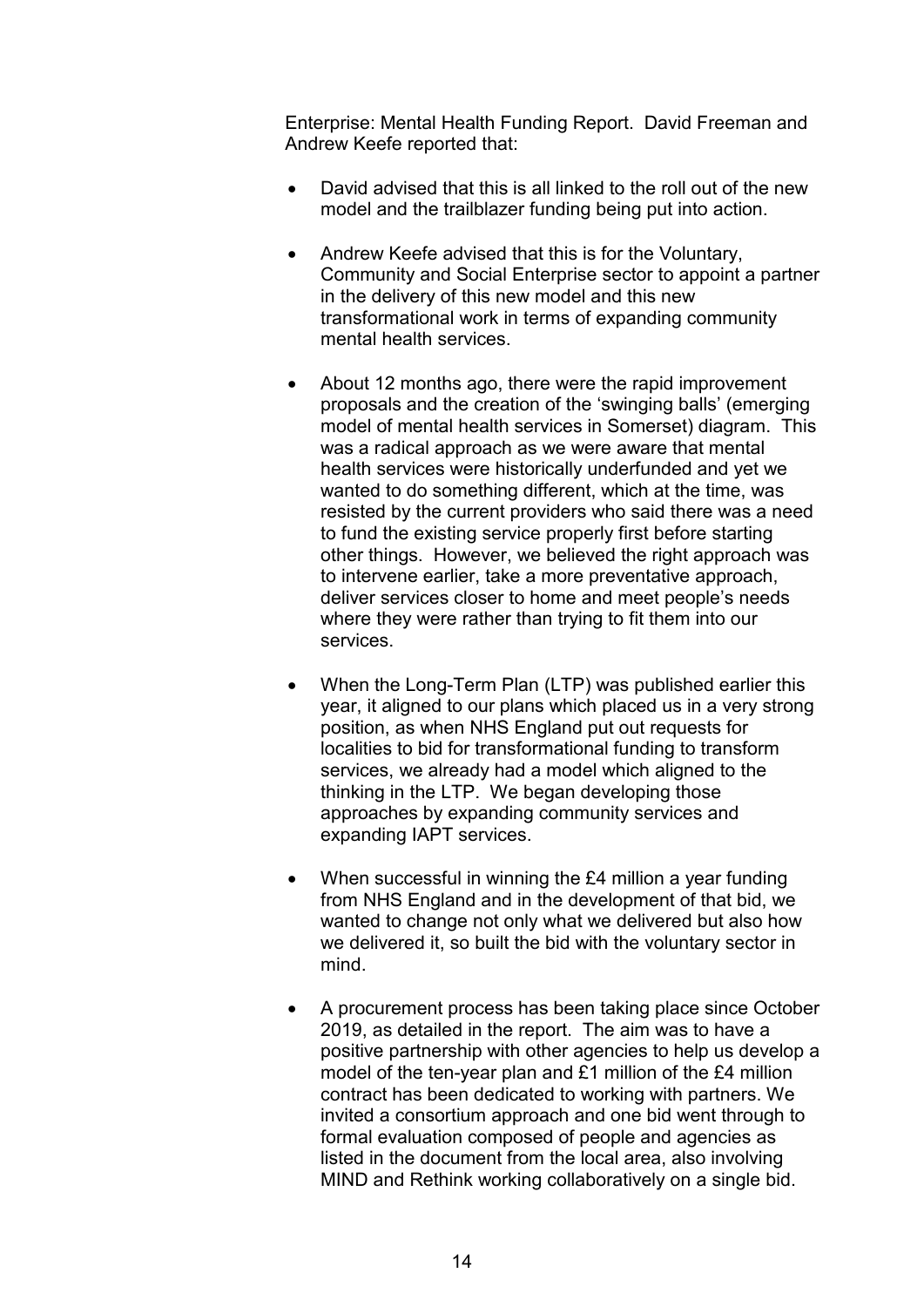- A proposal was put forward though the Innovation Partnership and the final bid was submitted before Christmas. The evaluation panel involved a wide range of people working collaboratively to evaluate this bid including Public Health, Somerset Partnership, Adult Social Care, CCG members, Clinicians and Managers. This was an exceptionally strong bid (83/84%) and Graeme Paine, Non-Executive Director, was also an observer on the panel.
- Graeme Paine advised that the Governing Body gave the Finance and Performance Committee an opportunity to review the proposal before coming to Governing Body, where Andrew Keefe talked through the robust selection process. All panel members agreed how strong the proposition was and whilst this is a collaboration, were mindful that this has not necessarily been achieved before, so the Committee asked that the team monitor how the different partners work going forward but recommended the approval of this approach.
- Kate Williams advised that as this is a trailblazer, it is on a national platform of delivery and there is evaluation to go alongside and regular monitoring and metrics used in the delivery.
- Peter Bagshaw advised that the metrics are new but the feedback has been very positive. There has been a shift in attitude with providers that they wanted to get things done.
- David Heath queried that this is countywide and Andrew Keefe confirmed that it is.
- Lou Evans said that whilst this is a really good document with a high score, the lowest score was the 10 out of 15 which related to liaison with Somerset Partnership and the Council, so there is a need to understand in a practical sense how that communication will work.
- Kate Williams advised that we are in the process of procuring a system that overlays between EMIS and RiO so that there is interoperability, which will allow us to bring in the voluntary sector agencies through the appropriate channels as well, once a decision is made. A meeting is taking place next week to explore some of the issues where there was a slightly lower score. There is national interest in understanding how this works and how things will come together.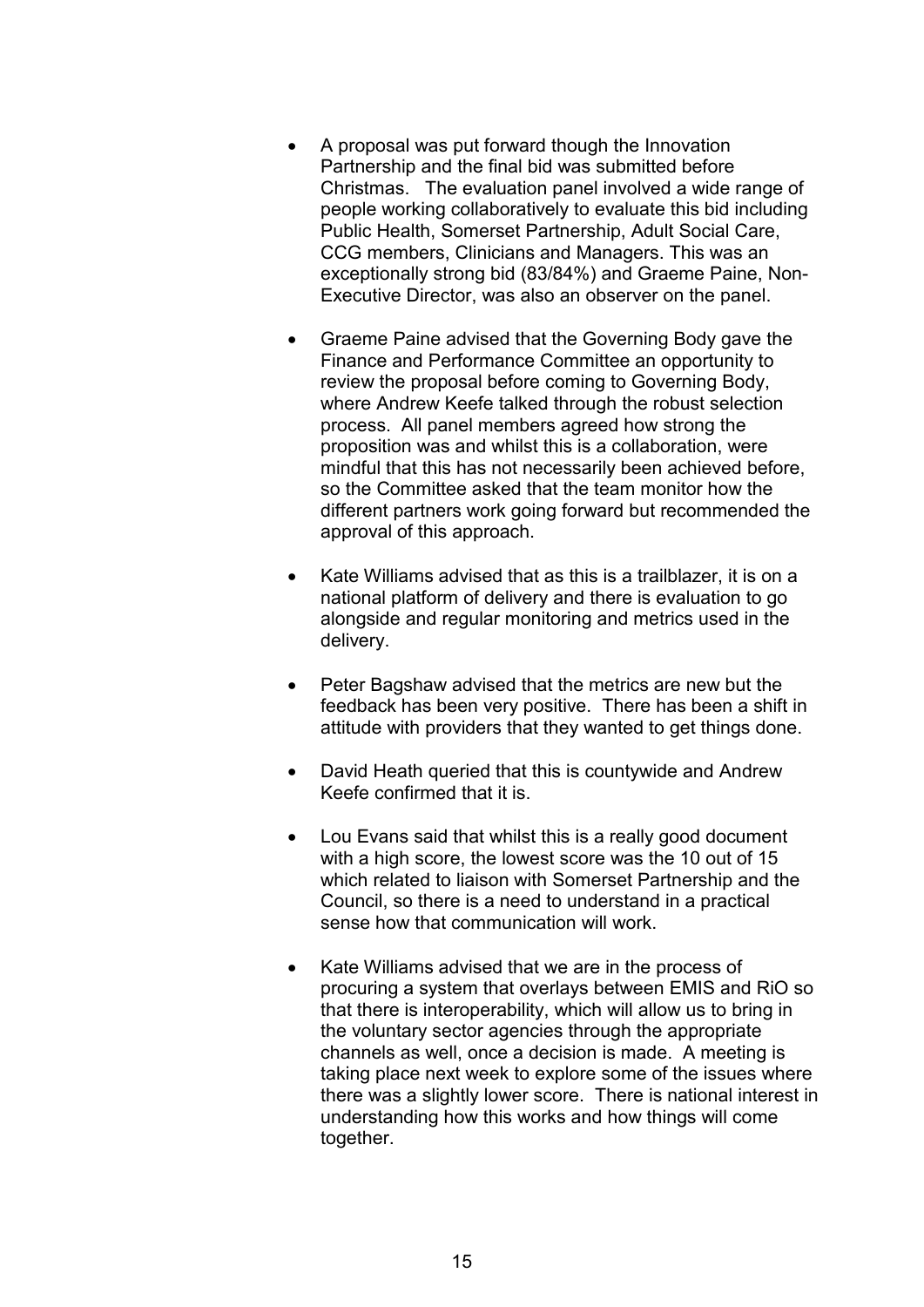- Lou Evans commented that we need to ensure that this has a focus at PEG/STP.
- Trudi Grant advised that a lot of work has been carried out a lot of work with the VCSE around developing them as a provider market, developing mental health hubs which has helped galvanise as these organisations started to know and trust each other more. Trudi Grant stressed the importance of ensuring this ties in closely with the neighbourhoods work. This is quite a landmark contract, which if done correctly, sets the precedent for multi-agency VCSE contracts in the future that we have not really managed to succeed with in Somerset for a long time.
- Andrew Keefe advised that we have worked with Public Health and Social Care right from the start and relationships in the mental health system are now considerably stronger than they were 18 months ago. In this particular contract, Rethink are the lead providers but there are then four localities and a dedicated lead for each of those four localities and each of those break down into the 12 neighbourhoods/13 Primary Care Networks (PCNs).
- Lou Evans asked whether the implementation timetable plan could include the necessary audit checks to make sure that the data sharing takes place.
- Alison Henly wanted to reinforce the discussion about the change in terms of the contract and how exciting this approach is.
- Trudi Mann echoed the excitement and raised the issue of bringing in the Community Council of Somerset and having early conversations with them as they are a micro-provider who are growing very quickly.
- Andrew Keefe advised that this is about adding to existing provision to complement village agents and other agencies such as Heads Up in Mendip who are a key player and whilst not part of this consortium, are associate partners in the delivery of the whole model.

 By a show of hands, the Governing Body approved the Voluntary, Community and Social Enterprise: Mental Health Funding document and approved the awarding of the contract to this consortium led by Rethink Mental Illness.